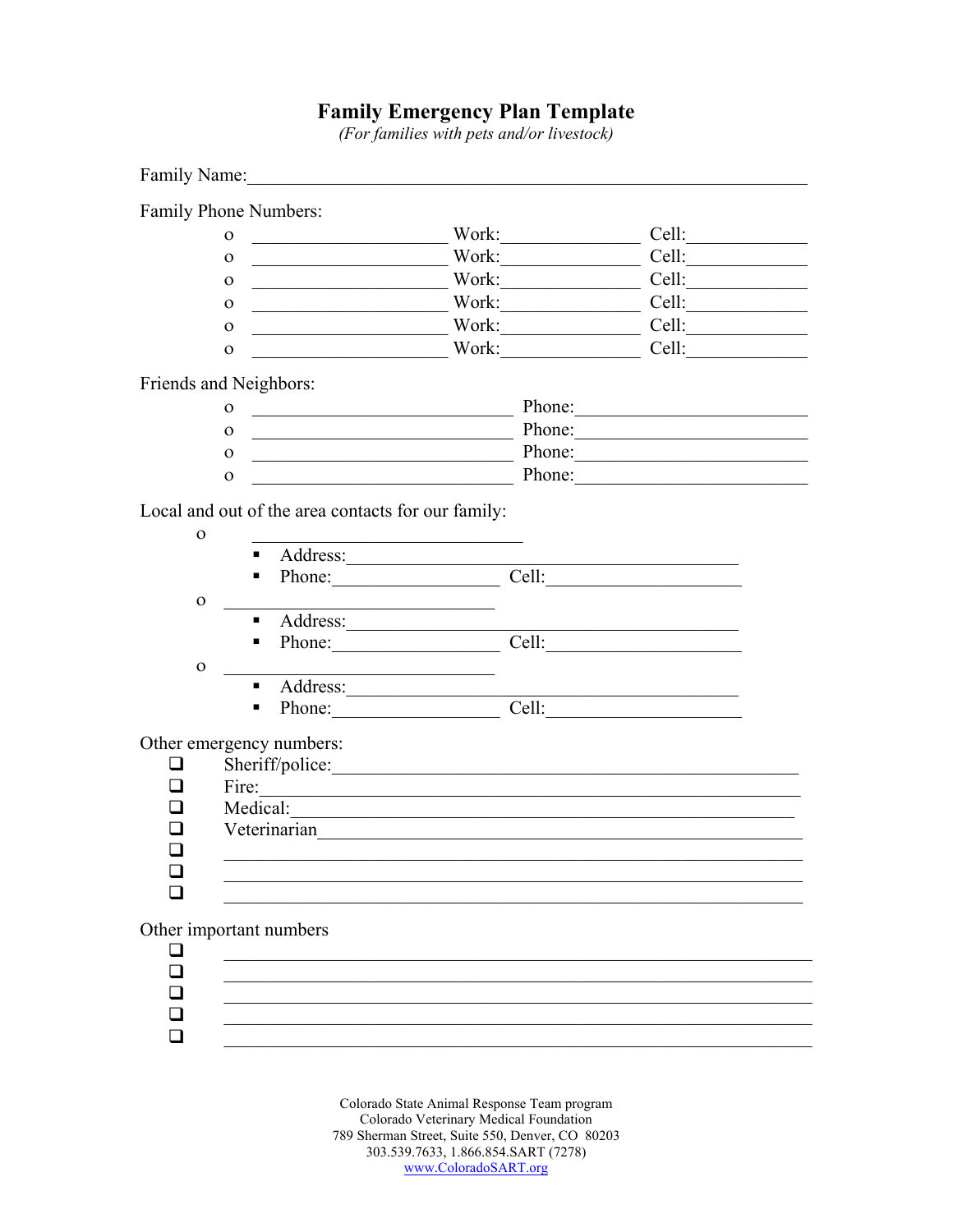Fire evacuation plan for our household:

 $\Box$  Exit plan (list for each room):

- $\Box$  Outside meeting location:
- $\Box$  Outbuilding/livestock plan:

Evacuation plan summary:<br> $\square$  People/critical p

People/critical personal items

**Q** Pets

**Livestock**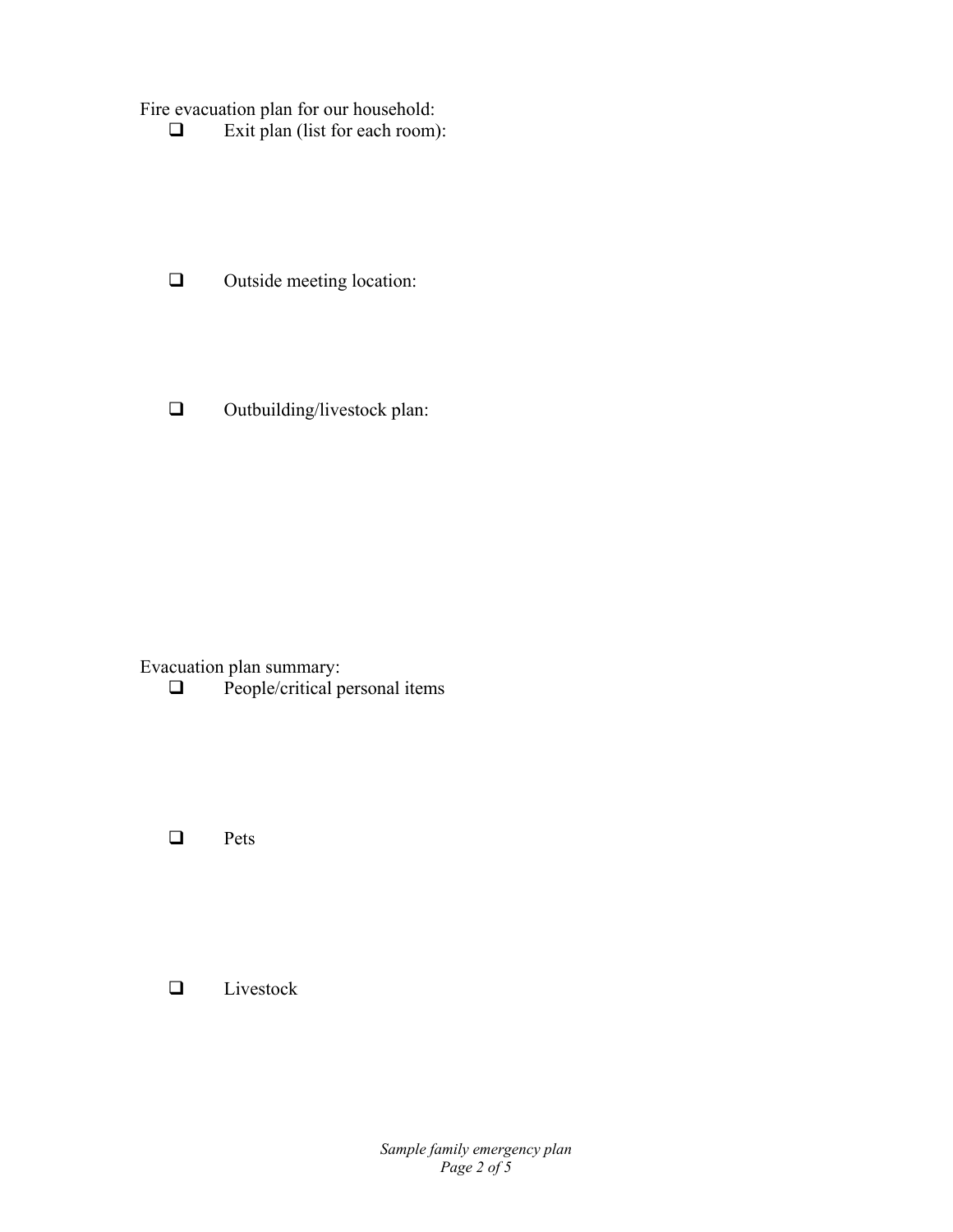Shelter in place plan summary:

**Q** People/critical support resources

 $\Box$  Pets

□ Livestock

Preparedness resources:

- **□** Red Cross (Colorado): <u>www.PrepareColorado.org, www.denver-redcross.org</u><br>□ State of Colorado preparedness site: www.readycolorado.gov
- State of Colorado preparedness site: www.readycolorado.gov
- US Department of Homeland Security: www.ready.gov
- □ Colorado State Animal Response Team: www.ColoradoSART.org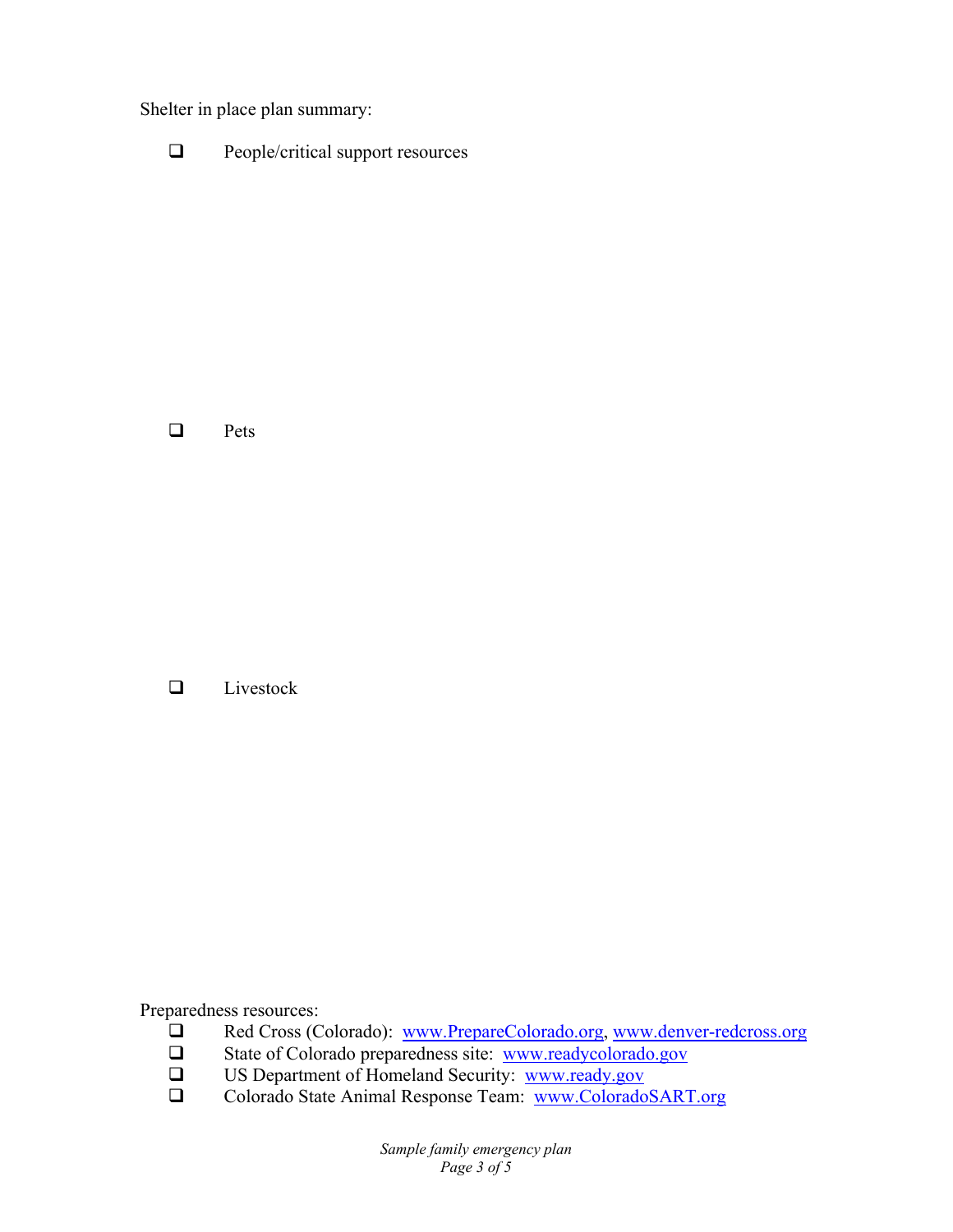Evacuation Checklist (prioritized list of items to evacuate):

Evacuation "go kit" for 72 hour family support:

- $\Box$  Water<br> $\Box$  Snack
- Snack foods and emergency non-perishable food
- $\Box$  Cooler for ice and food
- $\square$  Sunscreen, first aid kit, prescription medications, hand sanitizer
- Raincoats, coats, leather gloves, boots, hats, coveralls
- Cards, entertainment for children, books (evacuation can involve a lot of waiting)
- □ Portable radio, NOAA radio, flashlights, extra-batteries
- $\Box$  Long distance phone card
- $\Box$  Blankets or sleeping bags, cots or air mattresses
- $\Box$  Copy of household emergency plan<br> $\Box$  CASH (if electricity and phone are of
- CASH (if electricity and phone are down, credit cards may be useless)
- $\Box$  Cellular phone chargers (AC and car)
- $\Box$  Camera + battery charger

Personal items and important papers:

- $\Box$  Tax and financial records
- $\Box$  Real estate information
- $\Box$  Birth certificates, passports, social security cards
- **Insurance information**
- $\Box$  Household insurance inventory (written and/or video)
- $\Box$  Items of great sentimental value: pictures, keepsakes, etc.

Evacuation supplies for pets:

- $\Box$  Cat carriers/airline kennels (one per cat)
	- o Note: pillow cases may be used to transport cats in emergencies!
- $\Box$  Dog crates or airline kennels (one per dog)
- $\Box$  Collars (with tags), leashes, cat harnesses
- $\Box$  Bowls (food + larger water dishes)
- $\Box$  Blankets or bedding
- $\Box$  Paper towels, spray cleaner, trash bags
- $\Box$  Litter box, cat litter
- $\Box$  Pet photos, pet records, microchip records
- $\Box$  Water, dry cat food, dry dog food, canned cat food<br>
Treats to and miscellaneous net sunnlies
- Treats, toys and miscellaneous pet supplies

Evacuation supplies for livestock

- $\Box$  Halters & lead ropes
- $\Box$  Registration, brand inspection papers, photos and medical records
- $\Box$  Medications, first aid kit
- $\Box$  Saddles, pads, bridles, hoof pick, hoof knives, rasp, brushes, rope, lunge line
- $\Box$  Water buckets, grain pans, hay and grain as needed for 1-2 weeks
- **WATER SOURCE** (5 gallons minimum per horse per day)